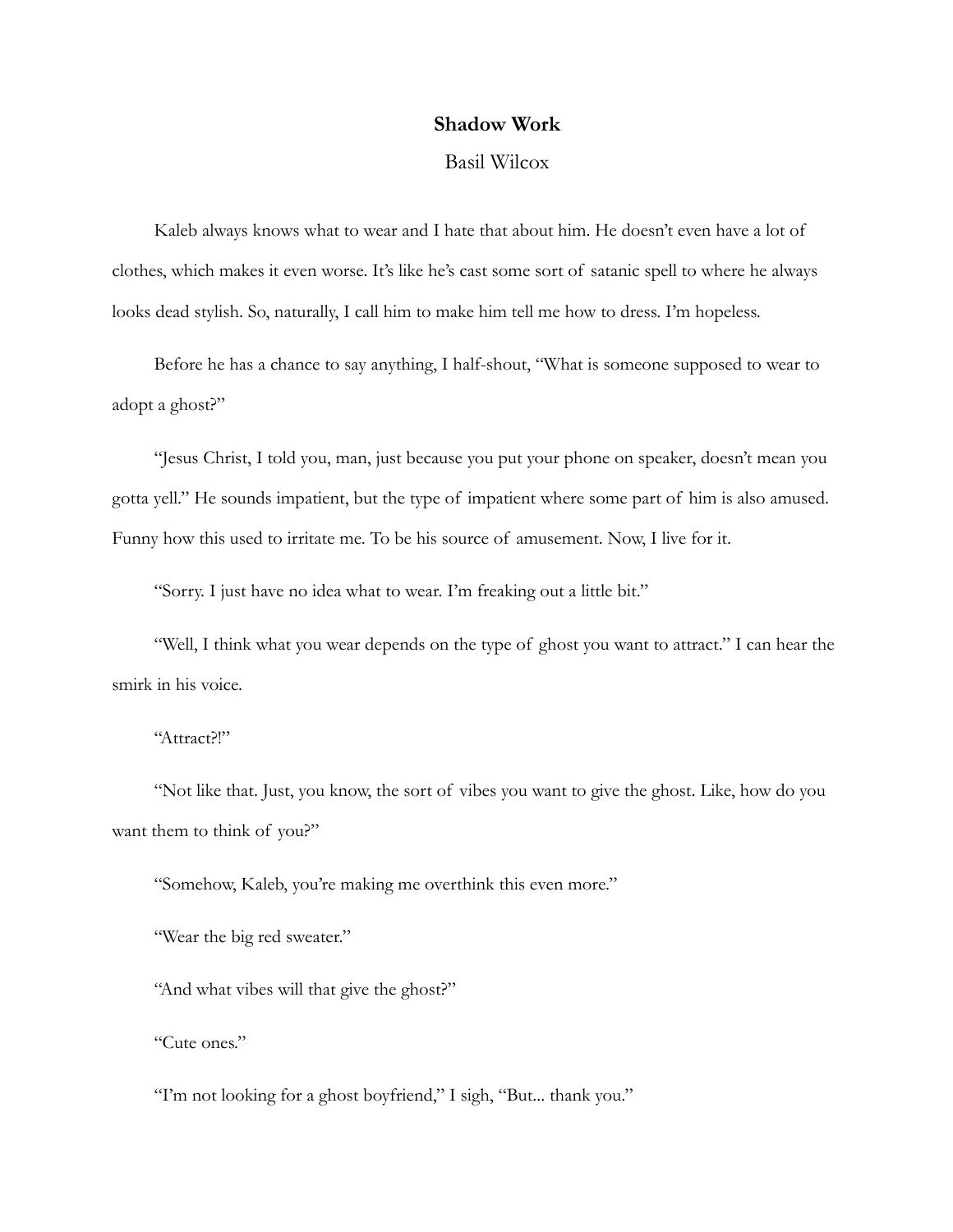I'm still getting used to the whole boyfriend thing in general, actually. It somehow doesn't feel like that long ago that Kaleb and I were picking petty fights with one another on the middle school playground. That Kaleb was pretending I didn't even exist in the high school hallways. And somehow, that was the worse of the two. "It was deliberate, by the way," he had said once, "I just... couldn't bear to look at you. You were so... you." For him, that's an apology.

I pull the red sweater over my head and mess up my hair. Something he used to make fun of me for. "You do your hair like a five-year-old," he said to me the first time he spent the night. And I could have chuckled, as usual, but this time, I wanted to say something to Kaleb. Something to shut him up, partly. But, more than that. "Brushing my hair makes me dysphoric, actually. My mom always made me grow it out long when I was a little kid." And Kaleb nodded, knowingly. He doesn't always have to say anything for me to know that he understands. In fact, most of my understanding of Kaleb comes from the moments where I feel him holding back, choosing silence for once.

The red sweater is my comfort sweater and he knows this. I try not to let this detail send me into a spiral, wondering why he might think that I need my comfort sweater. Does he think I'm scared? I was the one who suggested we adopt a ghost in the first place! He was the one who seemed hesitant! No matter. Maybe he just wants me to be the brave one for once. And I can do that, yeah. As long as I wear the red sweater.

*\*\*\**

Five things you're supposed to know before adopting a ghost, according to the Zephyr's Ghost Shop website:

1. Your ghost is not a plaything. It is a commitment.

This one, I have no trouble with. Kaleb, on the other hand, I'm not so sure. Which is precisely why the ghost will be staying at my house and why I am the one who is picking it out.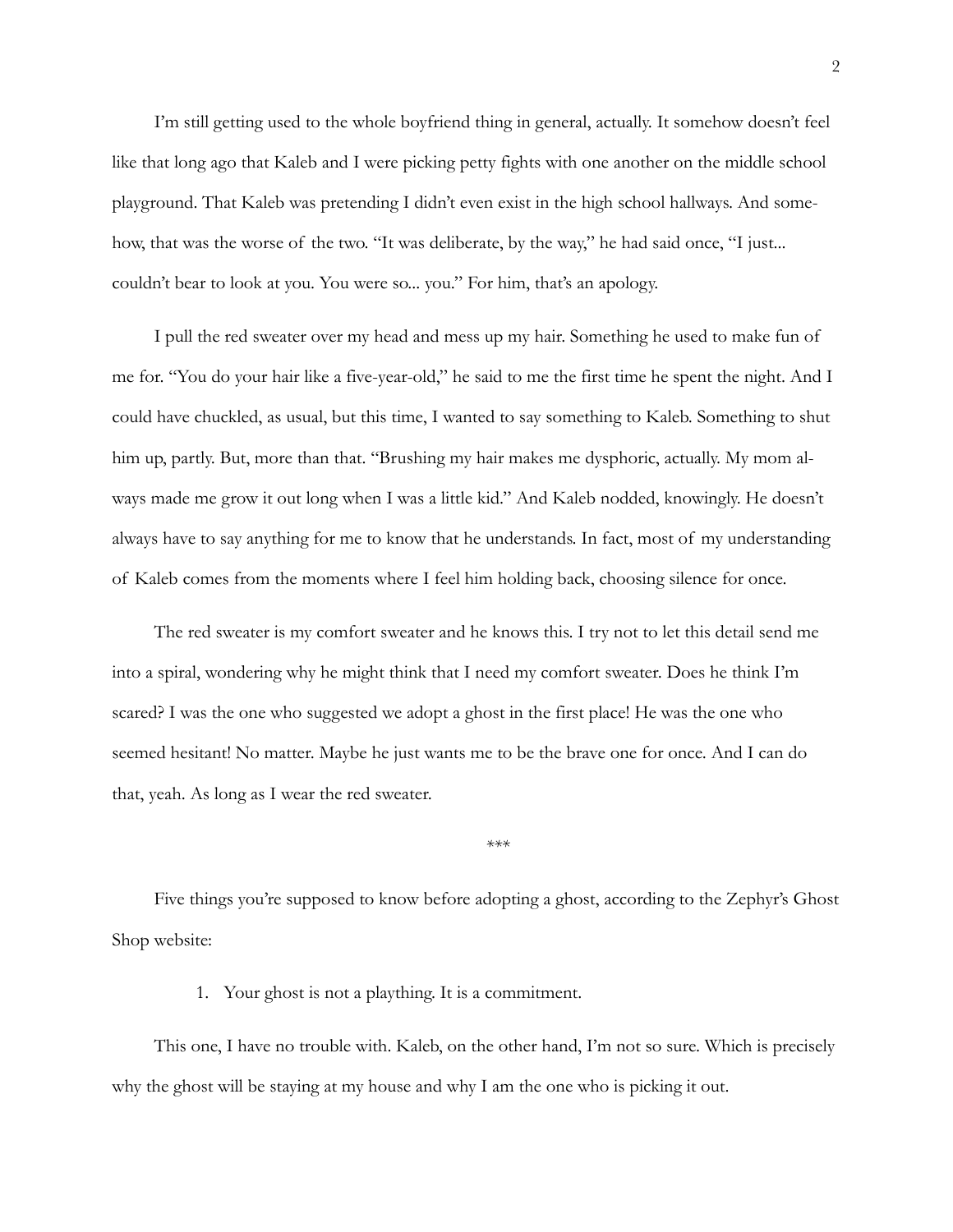2. Picking out your ghost may take time. But you will feel when a ghost chooses you. If you do not have this feeling, I suggest leaving and returning only when you have done the proper shadow work. Remember, hosting a ghost is a deeply personal responsibility.

I haven't done any shadow work, really. I mean, I journal a little, but I don't have a practice. The thought of getting in touch with parts of myself that I've repressed, and uncovering them... Well, things probably got covered up for a good reason. Besides, it's hard to think about my past self when I feel so disconnected from everything about her. She's someone that everyone around me tried to create. I'm the one who resisted all of that, eventually. I'm the one who created himself. So if a ghost doesn't choose me because I haven't unburied enough of my past self, fuck it. I worked hard to bury her. I'm not doing the shadow work, I'm not.

3. Before releasing your ghost from its vessel, say a prayer for protection and guidance.

The "vessels" are what drew me to Zephyr's Ghost Shop in the first place. They are so beautiful and varied, it's staggering. The pictures of the shop's interior remind me of the crowded, colorful pages of an I Spy book. So full of objects that somehow all fit together, all feel like they were summoned in the same breath. There are gold glittering jewelry boxes, crystal trinket boxes of pale pink quartz and burning orange tiger's eye. Simple clear mason jars, and ornate floral porcelain teapots. Each said to house a unique spirit. A unique spirit that will call to you and to you only.

Kaleb thinks the prayer part is silly, but I'm not so sure. I know I don't blame Kaleb for it. When his mom kicked him out of the house, she said she'd prayed on the decision for days, and that was the answer that the Lord had whispered to her. So, if he doesn't want to pray, he doesn't have to. I'll probably whisper something non-denominational. Something to whatever forces of the universe spun me together. It couldn't hurt.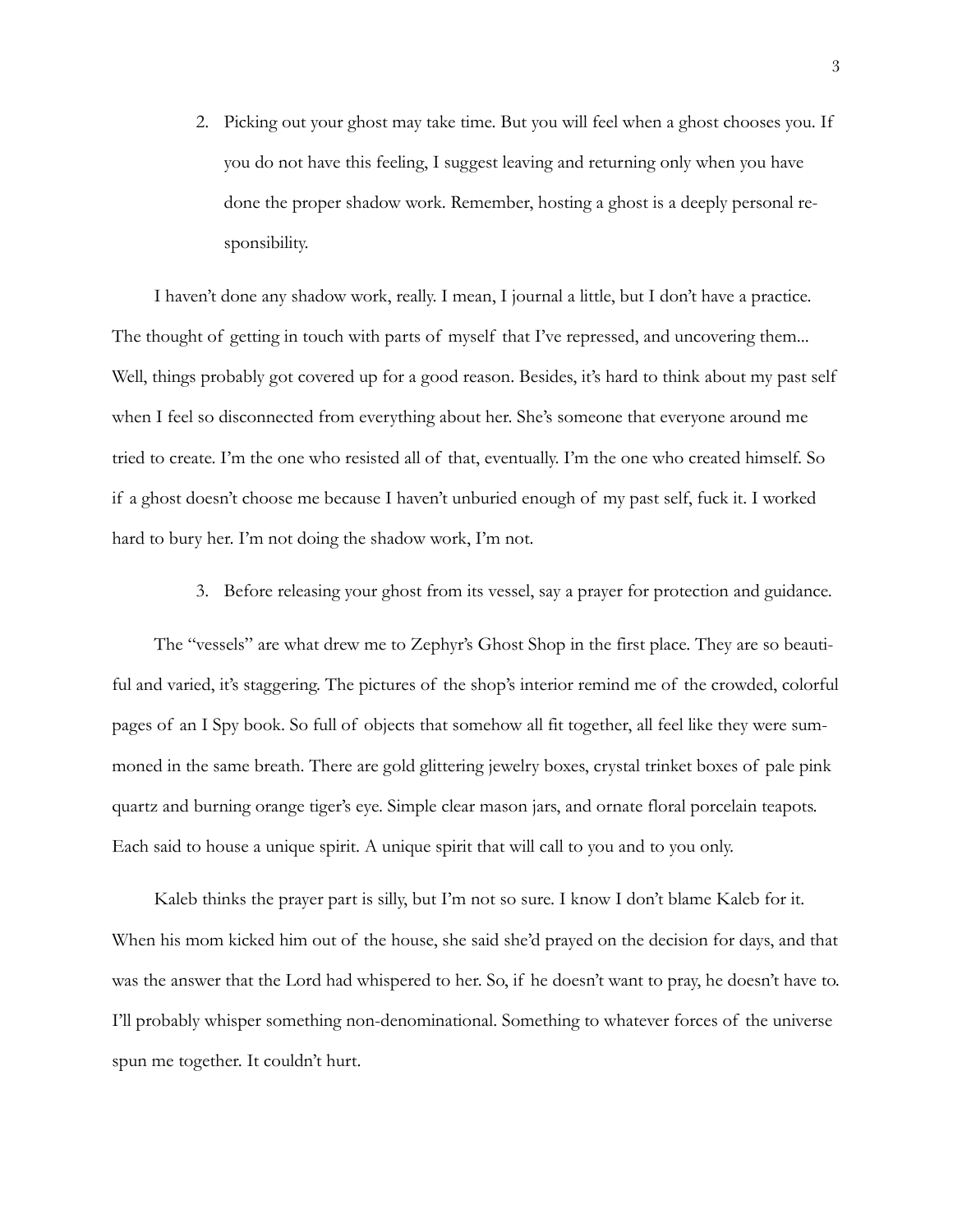4. For best results, release your ghost in the room you spend the most time in. This will help foster a close relationship.

Even though I have my own apartment now, I still spend most of the time hiding in my bedroom. It's always been the room that feels most like me. The rest of the apartment—tiny living room, even tinier kitchen—feels like a presentation for guests. A portrait of normalcy. But my bedroom gets to be my haven. I string lights from the ceiling that emit a soft, red glow. I collect various items from my special interests, which lately have been Spiderman and anatomy. There's a corner of my room with the skeletons I bought off Etsy. A snake, a few mice, a rabbit. Kaleb says that our ghost won't have any problems making friends, because at least half of those skeletons are already haunted.

## 5. Do not have any expectations for your ghost. They are unpredictable.

This one always makes me wonder why the hell Kaleb and I are doing this in the first place. I know it was my idea, and he agreed with it, but we don't know what's going to happen. Or if anything is going to happen, at all. I suspect Kaleb believes it won't. That I'll just have another cool object to add to my endless collection of cool objects. But a bigger part of me wants to believe it's real. Wants to believe that we live in a world where you can adopt a ghost and wait for something unpredictable to happen.

\*\*\*

My aloof roommate, a black cat named Percy, mews softly at the window-- his courteous way of announcing Kaleb's arrival. I open the door before he gets there, enjoying nothing more than seeing him walk the steps to my apartment front porch. The sight of him never gets old. His black skinny jeans cling to his long legs, and his vintage Halloween shirt is tucked into his waistband to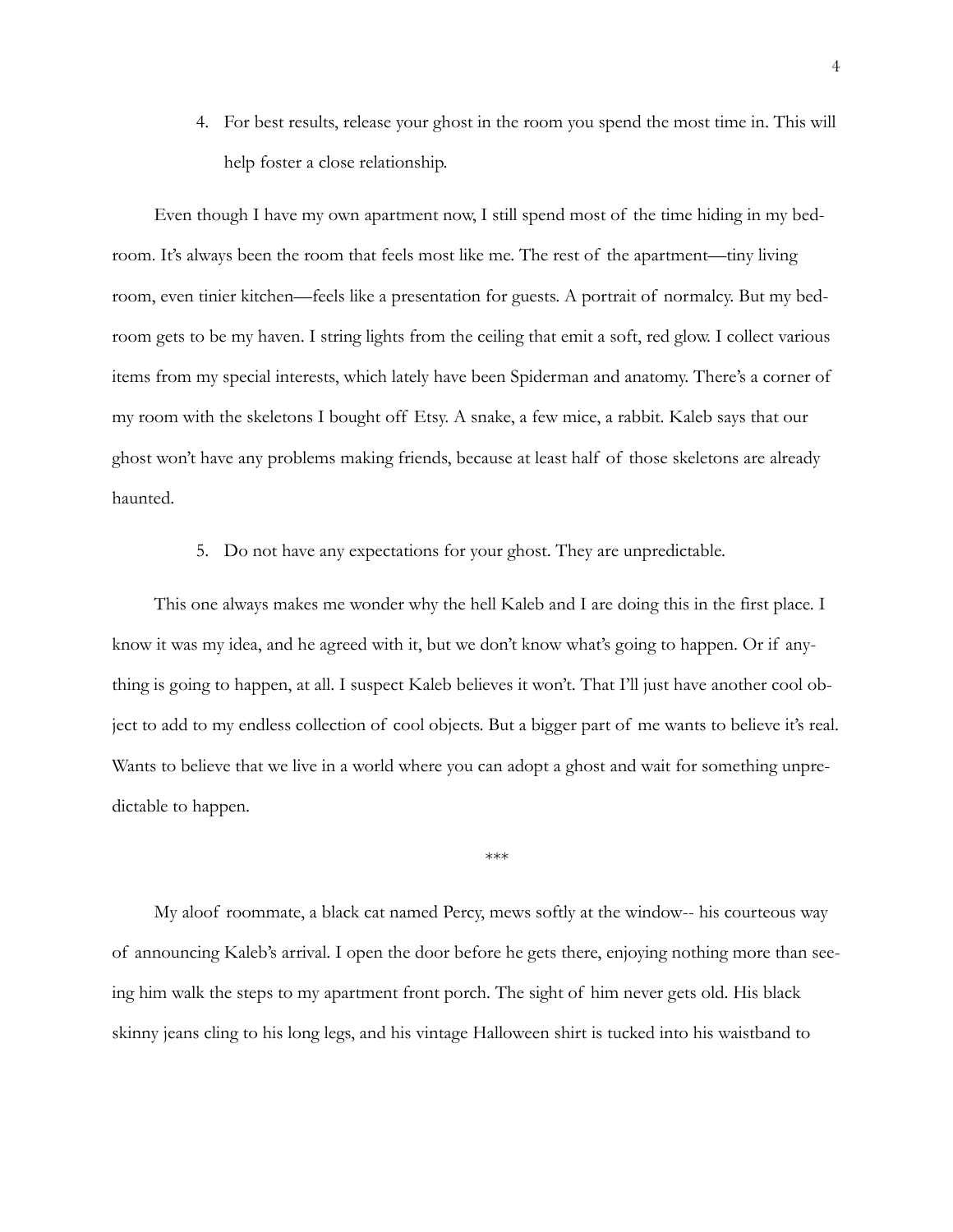reveal a glint of a silver, shiny belt. He hides his perfect hands in his pockets until he meets me at the front porch. When he kisses me, they frame my face.

"Hello to you, too," I say, leaning into his palm.

"Hi." And just like that, he lets me go and pushes past me to walk into the apartment.

"Hiya, Percy," Kaleb says.

Percy meows and Kaleb bends to rub behind his ears.

"You're gonna be getting a new roommate today, what do you think about that? You know," he says, turning to me, "some people believe cats can see into the ghost realm."

"I know that. You think I would adopt a ghost without doing the research about ghost-cat interactions?"

Kaleb picks up Percy, chuckling, then looks me over. "You look great," he says.

"Thanks."

"You ready to go?"

"I'm ready if you are."

"Let's go get our ghost."

Kaleb's car smells of artificial cotton candy air freshener and my nose always aches when I first sit down, but I don't complain. I have my comfort sweater; Kaleb has his comfort scents. This one reminds him of being a kid at the county fair. The red and orange lights of the Ferris wheel against the night. The sugar crystals dissolving on his tongue. His dad's arm slung over his shoulder. It's always struck me as a little strange; I bury my past, while Kaleb roots himself in his. When he left his mom's place, he even stole a few family pictures off the wall. Pictures from before he transi-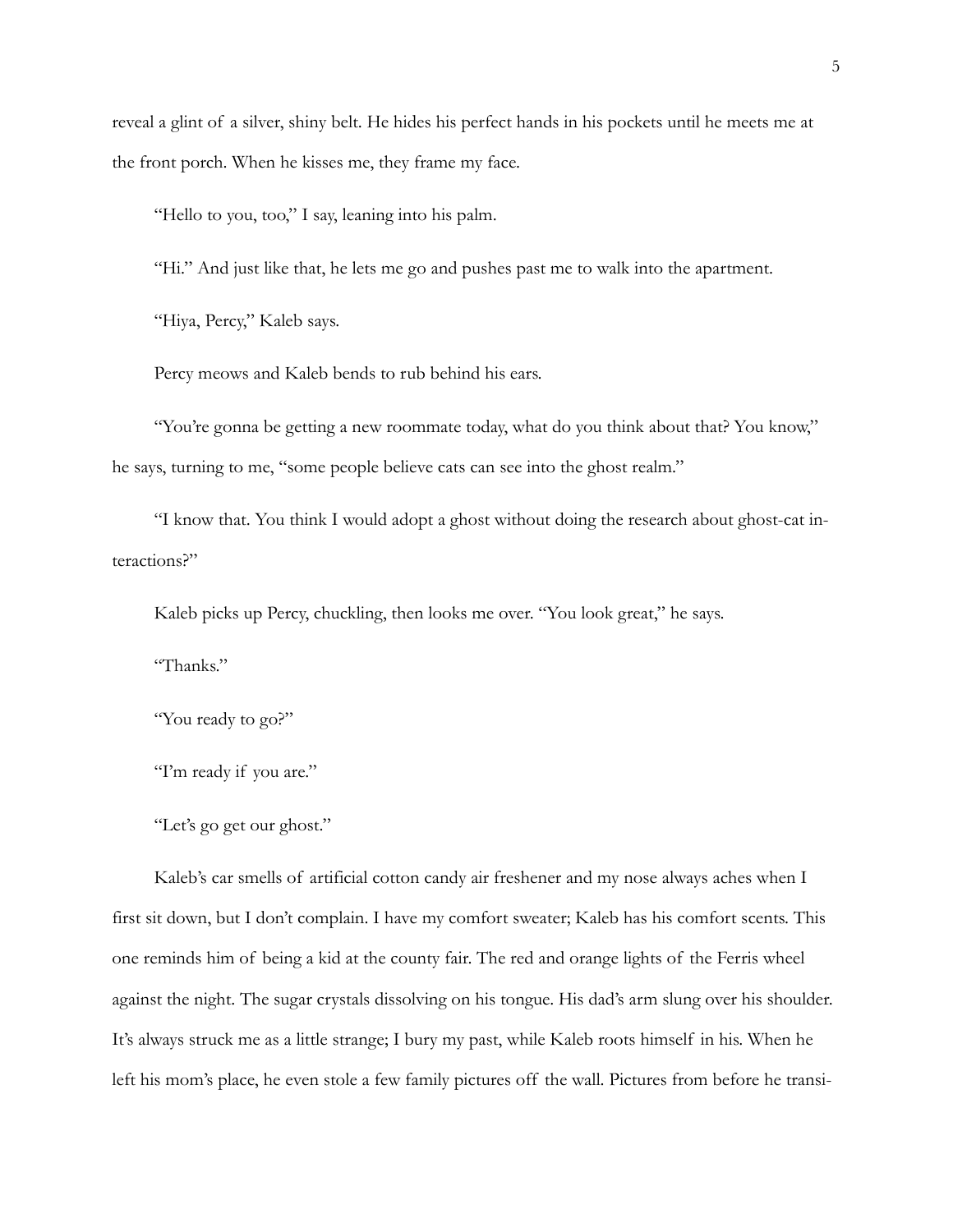tioned. One night, after we walked back to his place from the bar, he drunkenly stood atop his couch cushions and pulled me along with him. We were practically pressing our noses to the family photographs that now lived above the blue couch, above the sunken-in cushions. So sunken-in I worried they'd swallow my shoes. Kaleb was perfectly unbothered. "See?" he was saying with his hand on the back of my head, aiming me at a picture of him and his parents in front of an apple tree. "Look. I look jus' like my dad. I told ya. I've always looked jus' like my dad," he slurred happily.

And he does. His dad had the same upturned nose, same jet-black hair. Kaleb struggles with it now, attempting to secure the mass of it in a loose ponytail while he drives, but he's awful at multitasking. Really awful.

"Here, sit still," I say as I yank the ponytail holder from between his teeth.

He doesn't protest as I run my fingers through his hair, attempting to brush out the tangles as best I can, before gathering it into a thick bundle that falls against the pale nape of his neck. I trace my finger on the soft skin there, and he shivers. I like moments where I can take care of him. Moments where I can feel useful.

"Thank you," he says.

"No problem."

"So... are you scared?" His tone is mock-sinister. Teasing. But beneath it all, I think he really is curious.

"Kaleb, this was my idea!"

"That doesn't mean it can't scare you."

We both have read the testimonies on the forum. Most are happy. Tales of lonely widows who felt lucky to have someone come sit next to them on the couch, someone to bring them small tokens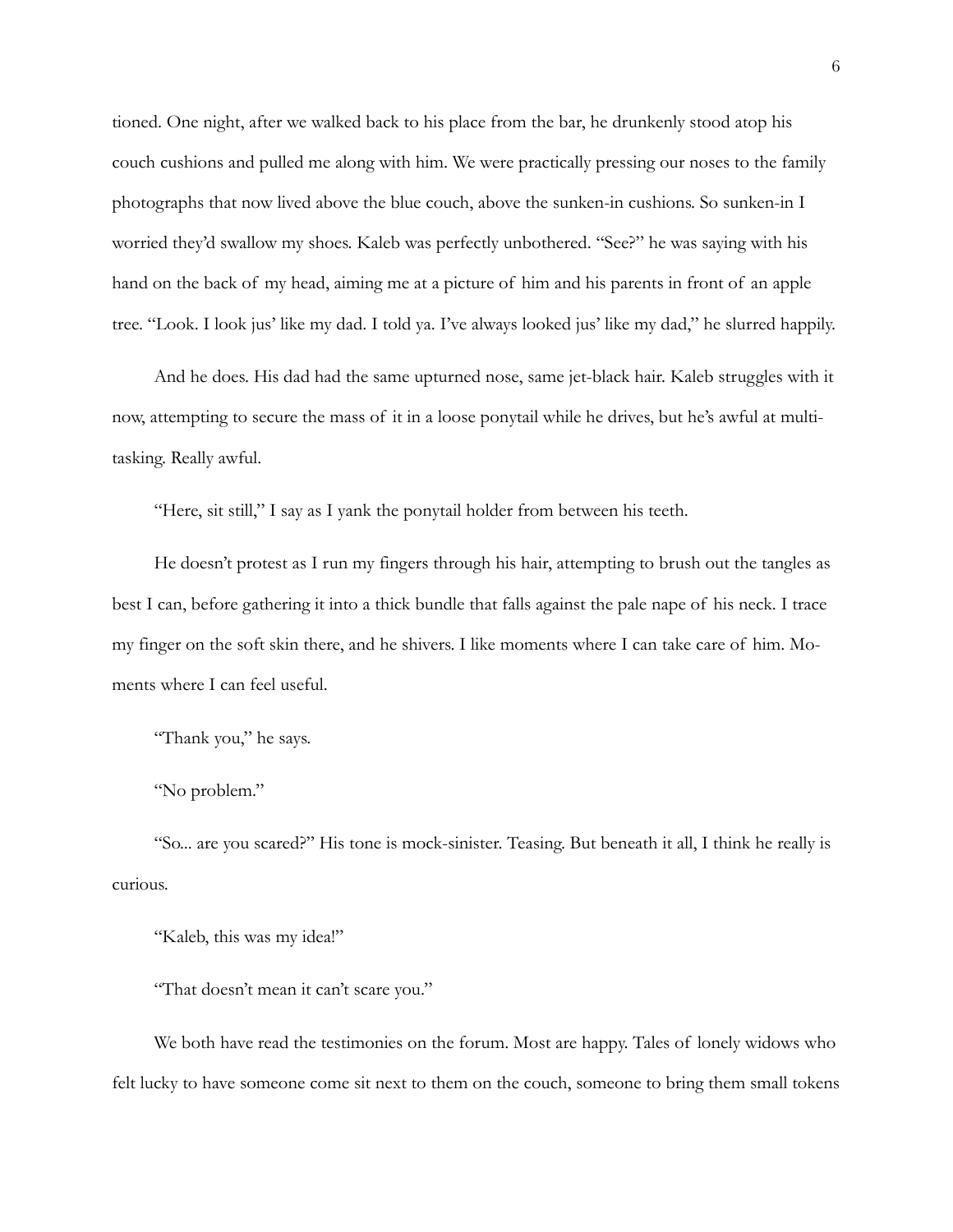to show their favor, little acorns or leaves. But then there are the darker ones. Stories of angry spirits who slam doors, open drawers to unsheathe kitchen knives, turn knobs on gas stoves, ceaselessly whisper evil things in the ear of the person who released them.

"As long as we follow the instructions, we'll be fine," I say.

"But... you didn't follow the instructions, though."

"I sort of followed the instructions. Mostly."

"Dirty liar. You didn't do your shadow work." He reaches over to stab his finger into my chest, punctuating his sentence.

"I sort of did my shadow work! I journal! Sometimes!"

"Mm-hmm. All I'm saying is don't come crying to me when you unleash the forces of hell unto you and Percy."

\*\*\*

When the ghost calls to me, it feels familiar. A warmth pulls at my chest and my mouth tastes of wild raspberries, a taste I always associate with home. With childhood. The wild raspberry bush that used to grow on the edge of the woods by the old house. The plastic blue bowl in my hands, teeming with red berries. After we moved, the new owners tore the woods down. As much as wild raspberries taste of home, they also taste of loss. Sweet, sharp.

My gaze is pulled towards a small jewelry box across the room. It sits atop a tall cedar chest, looking impossibly dainty. The latches are gold and it's swathed in gaudy pink roses. Kaleb snickers as I pick it up. I glare at him.

"You were chosen quickly." The voice comes from behind the glass counter on the other side of the store. There's an odd, musical quality to its tone. A voice like wind chimes. I'm surprised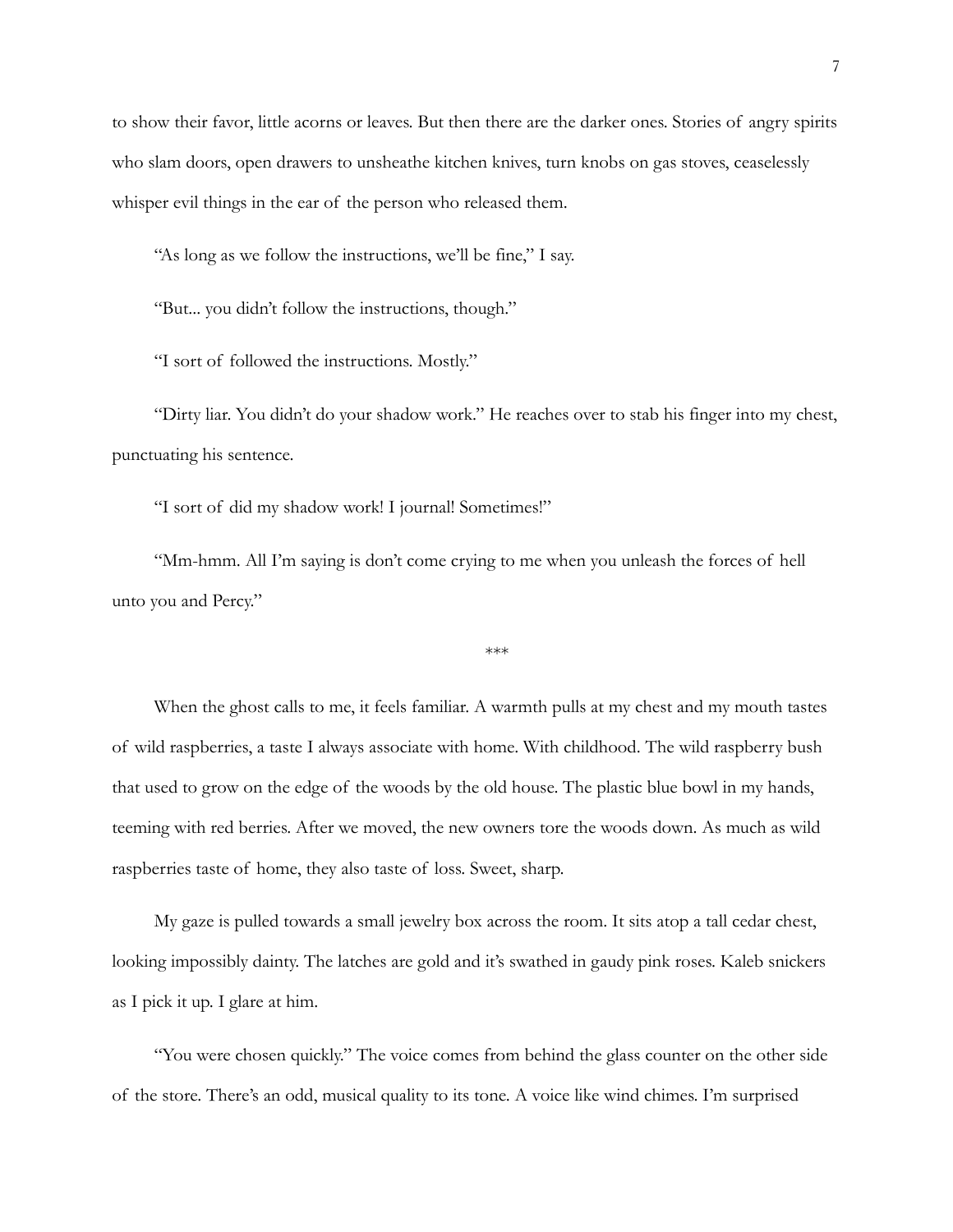when I find its owner to be rather young, no older than Kaleb or me. They have green hair and heavy black eyeliner. A gold hoop loops around the right corner of their lips, which are pulled back into an easy smile. A soft smile. The kind Kaleb sometimes does in his sleep.

"Careful. They look kinda like one of the Hex Girls from Scooby-Doo. And they're gonna put a spell on you," Kaleb whispers, half-singing.

"I'm sorry," I say as I cross the room, "Is it okay that I just picked it up? I mean, erm, is that how it's supposed to happen?"

"Does it feel like what's supposed to happen, happened?" They're smiling as they hold my gaze, as if they've just told the first half of a joke and are waiting for me to feed them the punch line.

I feel like there's something I'm supposed to say back, but I don't know what it is. It feels like I have stage fright, like I'm centerstage and forgetting all my lines. Except there's no stage. This is just life. This is just my life. I look to Kaleb for help. He's seen this look before, knows what it means.

"Excuse me," he cuts in, "Are you Zephyr?"

"The one and only."

"It's great to finally meet you. We've been reading about your shop. It's even more incredible in person." My charming little demon. He's always been that way. Always known just what to say to make someone warm to him. He used to get out of all sorts of trouble when we were kids. We'd get in fights, and I'd leave the principal's office in tears, while he'd end up laughing with him as if they were old pals. I'm pretty sure I even saw the principal ruffle his hair once, as if he were a long-lost son. I could have died. But now... Well, it's nice to have those powers on my side.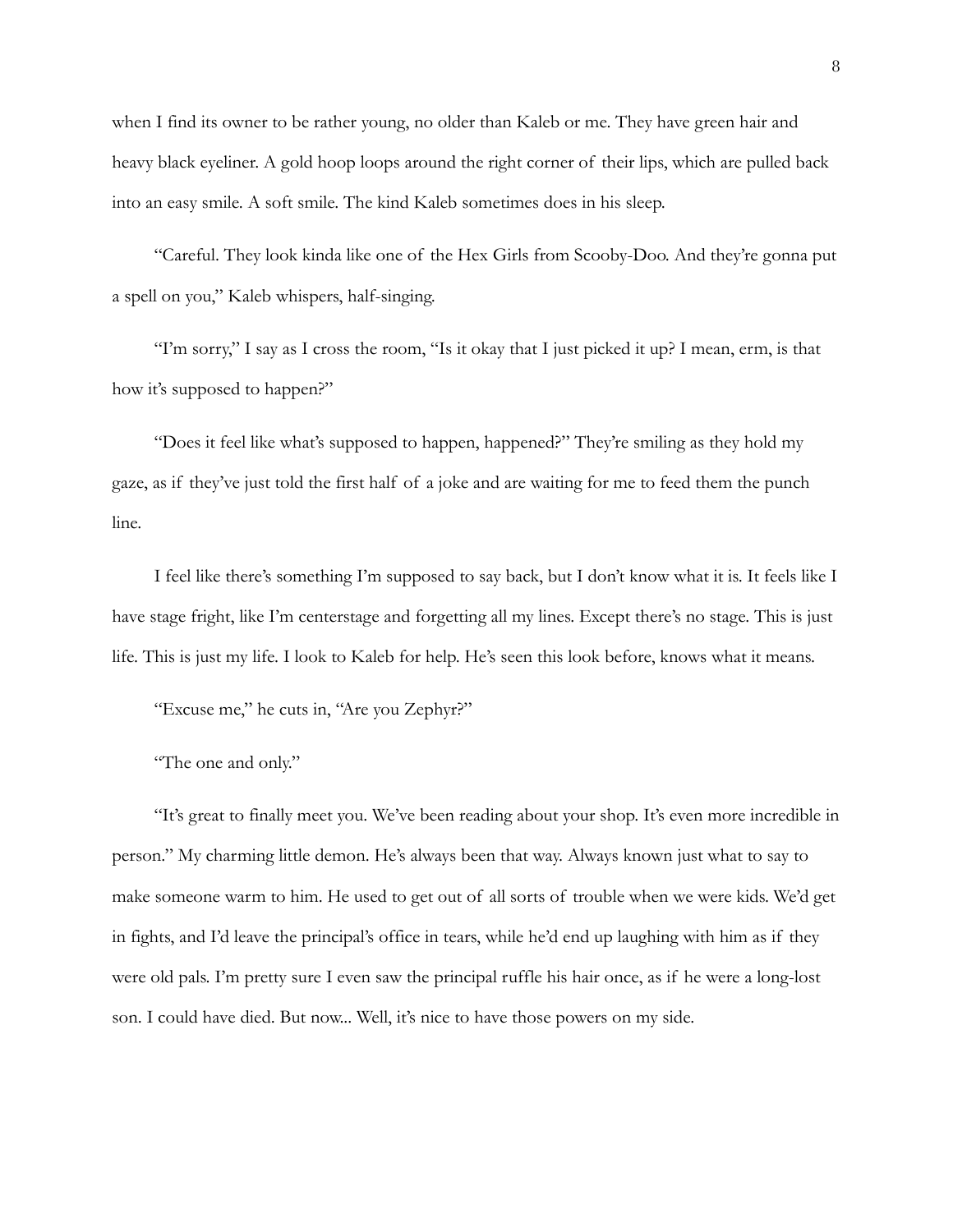"I'm glad you like it. Tell me, are you planning on bringing home a ghost?" They lean forward, resting their elbows on the glass counter and their soft, heart-shaped face in their hands.

"Me? No, no, no. Absolutely not. But my boyfriend is. And I believe he's found just the one. How much?"

They sigh, as if the question exhausts them. "Suggested donation. Whatever you think it's worth. I also barter."

Kaleb looks to me, and I shake my head in a panic. How do you determine the worth of a ghost in a jewelry box? How do you determine the worth of anything? *Please,* I try to tell him with my eyes, *just pay anything. I just want to go.*

He tosses Zephyr a twenty and rushes me out the exit. A bell above the door chimes at us on our way out. I try to focus on its soft ringing against the crisp October wind. I try to take a deep breath, clutch the vessel tight against my chest.

\*\*\*

When we released the ghost, Kaleb and I were sure we'd been scammed. Nothing happened. No eerie feeling in the air, no cold chills running up and down our arms, nothing raising the little hairs on the back of our necks. Just, nothing. Just the pair of us, standing in the middle of my bedroom with an empty jewelry box.

But we're trying to sleep now, and I can't say that I don't feel... something. A feeling that I'm being watched by someone I can't see. It doesn't necessarily feel bad. It's like holding your hand in front of your face in a dark room. You know it's there, but it's strange that you can't see it. A cold feeling of detachment from something so familiar. I want to wake up Kaleb, if only to hear him mumble that I'm an idiot. But something stops me. This gut feeling that it's important to let myself feel this. That this is what it means to connect with my ghost. I'll tell Kaleb about it in the morning.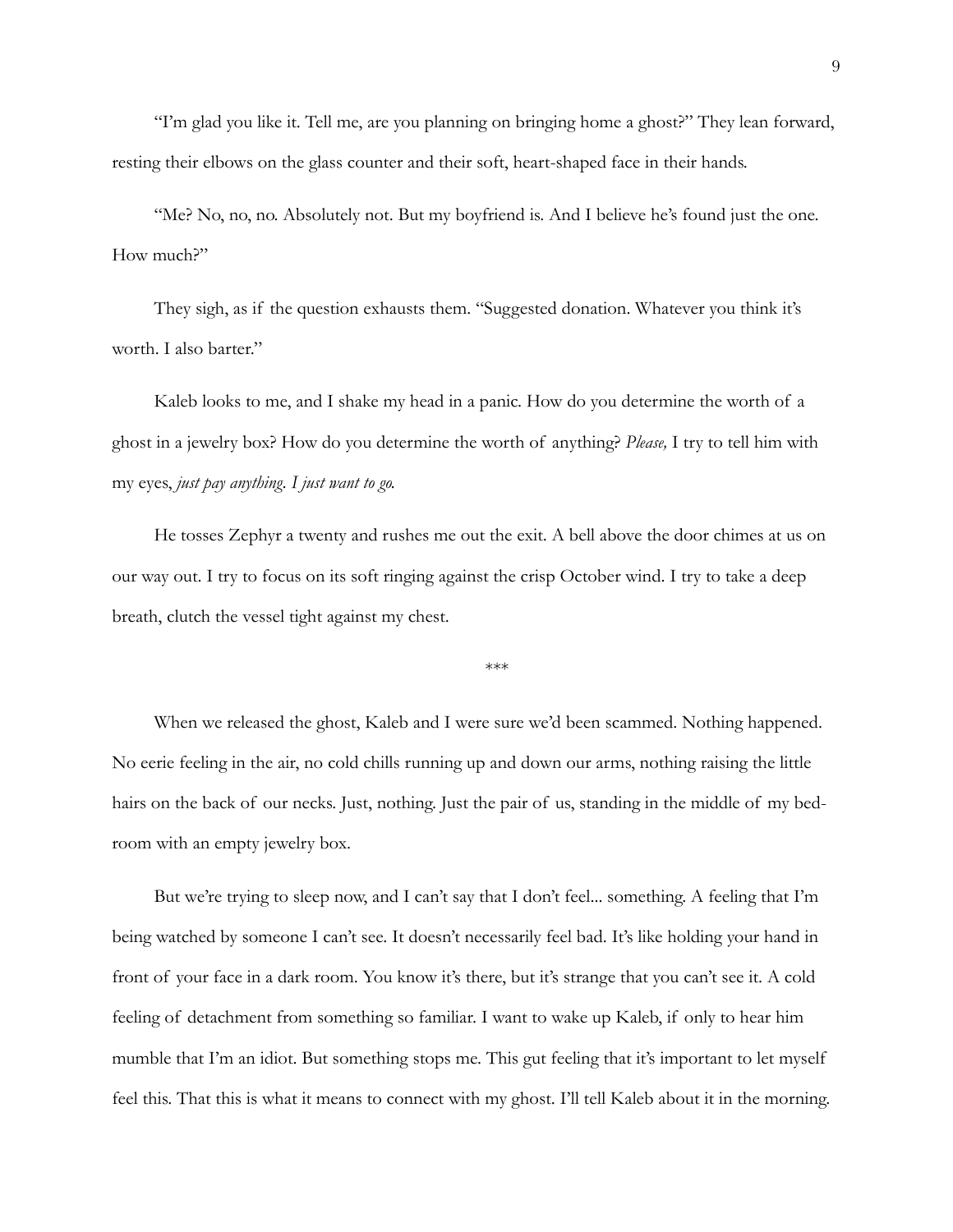It's happening more often. In the daytime now, too. When my bedroom door opened early one morning, I assumed it was Kaleb, there to surprise me. I rolled away from the light, perpetually in need of five extra minutes of sleep. I felt him lie down beside me. I was so certain he was there. I rolled over, ready to see his face, and... nothing. Nothing's ever there.

I thought that being haunted would feel worse. I certainly wasn't expecting to feel comforted by my ghost, like the old widows. But maybe they're onto something. I don't know. It doesn't feel bad, but it doesn't feel good, either. It just feels natural that they'd want to come and rest next to me. I can't blame them. I hate sleeping alone.

\*\*\*

"I'm on the website right now! Hasbro.com. I told you! There's a Ouija board for 20 bucks!" Kaleb hasn't even had his morning coffee yet, but he's been on a roll since I finally told him last week's ghost stories. He's sitting on the beanbag with his laptop open. Its light glints against his cheek as he turns to look at me, a blue slash across his freckles.

I mumble from the bed, pulling the blankets under my chin, "You're supposed to be the skeptical one. Why are you suddenly so into this?"

"I just feel like if we're doing the whole ghost thing, we should really commit to it, you know? We shouldn't half-ass it. Commit to the bit. Ouija boards, tarot cards, all of it. Maybe we get one of those little ghost detector things. You know, the ones that light up when the energy in the room changes."

"You're a glutton."

\*\*\*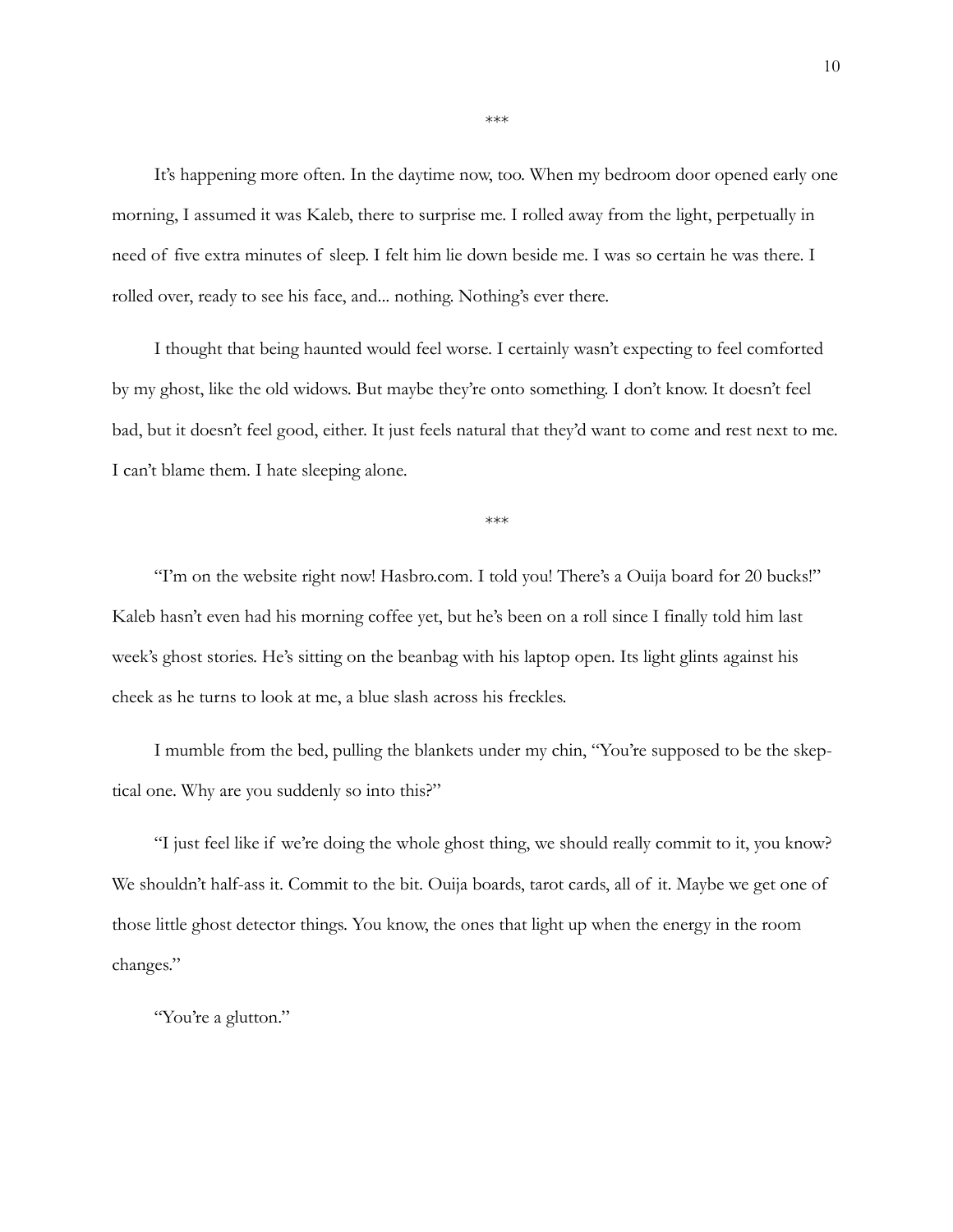"I'm a jealous boyfriend. How dare this ghost think they can steal my spot on the bed? I want answers."

"You don't believe me."

"What?"

"Well, you just called this whole thing a bit. You're just doing a bit right now, Kaleb. That's all this is to you."

He's never been good at hiding his facial expressions. His dark eyebrows lift, and his mouth falls open, as if he immediately wants to defend himself. But he thinks better of it. He closes his eyes and sighs. When he opens them again, they're dark and determined. I've seen this look before, many times. He's ready to pick a fight and win it. With a slow stride, he crosses the room to sit on the bed next to me.

"Jace, I do take you seriously," he says carefully, "I'm sorry if the fact that I got excited about Ouija boards being made by the same people who make Candy Land does not accurately convey how seriously I'm taking this."

I groan and sit up. He's not funny, he's not. And I want to be at his level. Take away his advantage.

"Really? Still making jokes?" I scold.

"Okay, okay, I'm sorry! Listen, I'm not sure that I believe that we unleashed a ghost from a little pink jewelry box, but I do believe that you believe that you're experiencing things."

"Is that supposed to make me feel better?"

"I believe that you believe that you're experiencing things. And I want to help you make sense of them. That's all I'm trying to do."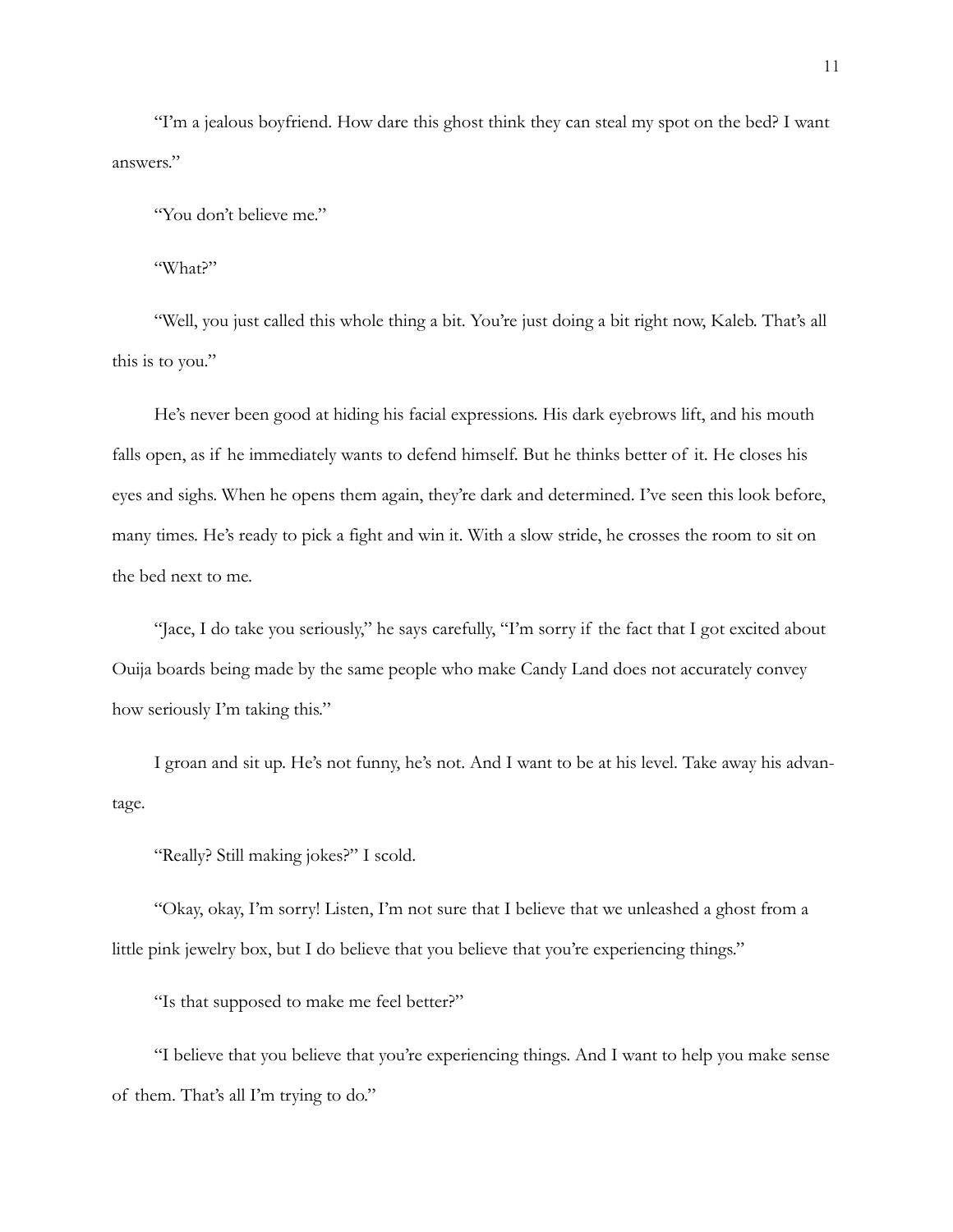He runs his hands through his hair, looking desperate. I almost feel bad for him when he's like this. It reminds me of us three years ago, of the way he looked when he first approached me. "Listen," he said then (he always says *listen* a bunch when he's spiraling), "I don't wanna do this anymore. I don't want there to be this weird thing between us where we avoid each other. We don't have to hate each other just because we hated each other in middle school."

 I was sitting alone under a tree before school, feigning interest in my homework. When he walked over, I pretended I didn't see him until he was right there, but, of course, I knew he was ambling over. I was always aware of Kaleb's presence. He stood over me as he spoke, as is his habit. Trying to make himself the tall one, when we both know that we're the same height: short as hell.

"I don't hate you, and I don't avoid you. You avoid me," I said, trying to swallow any emotion in my voice. Truthfully, I was just thrilled he was finally talking to me. That we'd finally graduated from glaring at one another in the halls.

"Okay, okay, I know. But what I'm saying is, I don't want to avoid you. I didn't mean to start avoiding you."

"Then why did you?"

He ran his hands through his hair, exhaling slowly.

"That's... whatever. Listen, we're just alike, you and I. So I think we should stick together."

I laughed in his face. It felt good. "So you're saying you want to form some sort of trans alliance? Set aside our differences and revel in the spirit of trans camaraderie?"

He looked like he wanted to hit me. For a second, I thought he might. I'd seen his eyes go dark like that many times in middle school, just before he'd throw me down on the pavement.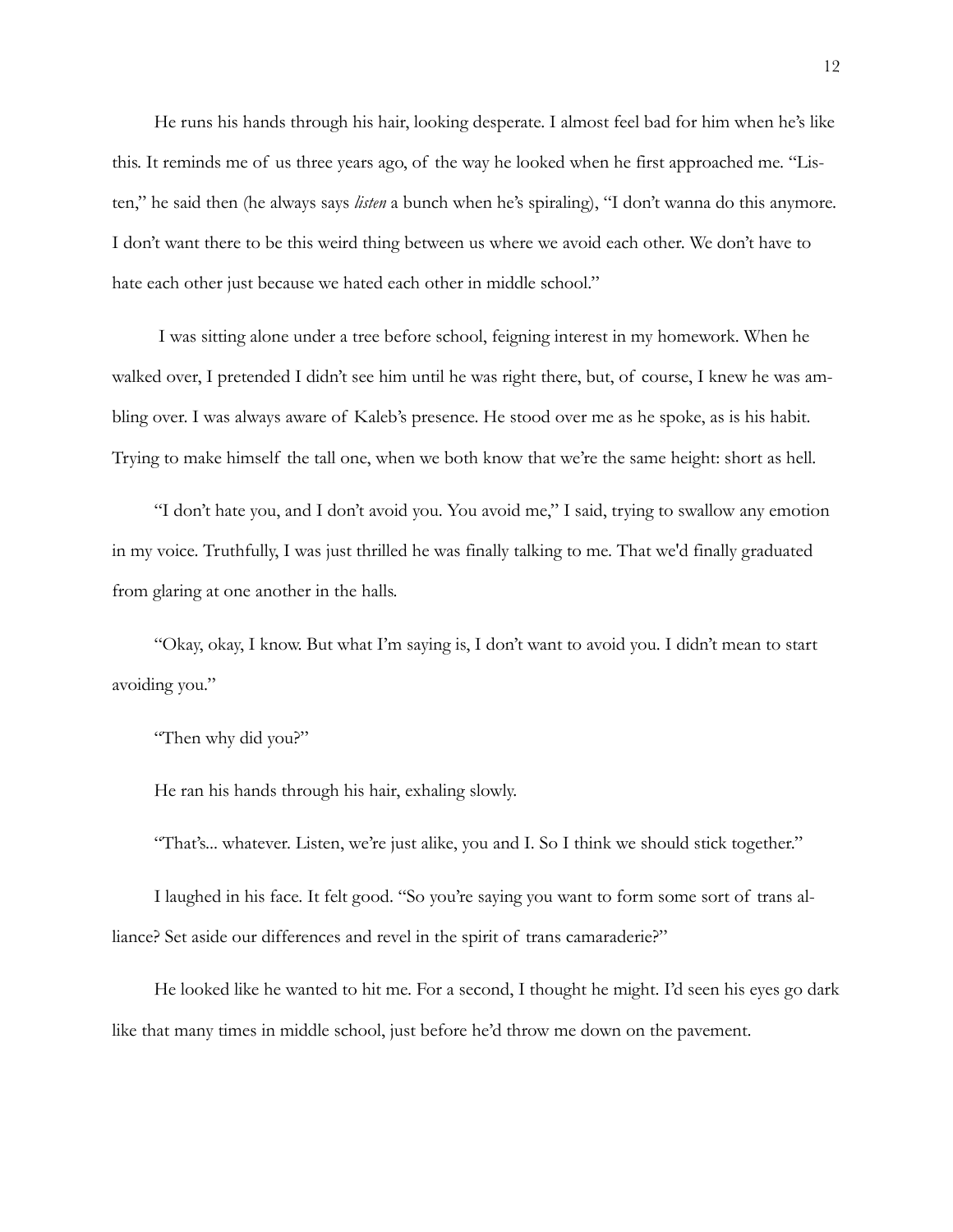"Fuck you," he said. A deep breath. Then, quieter, "Fine then. Sure. In the spirit of trans camaraderie, let's call a truce." He leaned over and extended his hand to me, wanting to pull me off the ground, onto my feet. Next to him. The first time we'd touch in over a year. I took his hand.

"Listen," he's saying again now, "I'm trying to say that I support you."

"Okay," I relent, "But you're the one who's buying the Ouija board."

\*\*\*

We use the Ouija board on Halloween night. Committing to the bit, and all that. I even made sure to buy black candles for protection. And according to the label, they'll smell like summer moonlight. How dreamy. Kaleb's brow furrows as he arranges the candles in a circle around the board. I hand him the dried leaves of holy basil. He sprinkles them into the candles before he lights them. Basil's a plant full of contradictions, a plant that can cause trouble. In ancient Rome, it was an emblem of hatred and misfortune, believed to thrive only in a place where there is abuse. Yet in Hindu tradition, it is associated with the wife of Vishnu, the protector of good. And then there was that English physician, who believed that basil left under a rock would transform into a scorpion in two days' time. Shifty little plant. But Kaleb thought we needed all the protection we could get, and, if I'm being honest, I think I do believe in the power of this herb. At least, I believe that for the little herb to have such a full life, there must be something to it.

The candle flame creates shadows in the hollows of Kaleb's face. His lips are pressed tightly together, his jaw is set. Bless him, he's taking this seriously. It's a little unnerving. I mean, I do have questions for the ghost, but do I want answers? Maybe I don't. I've been living peacefully with the ghost for this long, why fuck things up now? We could just go on sharing the bed. Me and my ghost roommate. Like a fun little sit-com. I have this feeling. A feeling like Kaleb and I have deviated from any sort of plan and are now lost, wandering wildly. Did we ever even have a plan? Was it just to re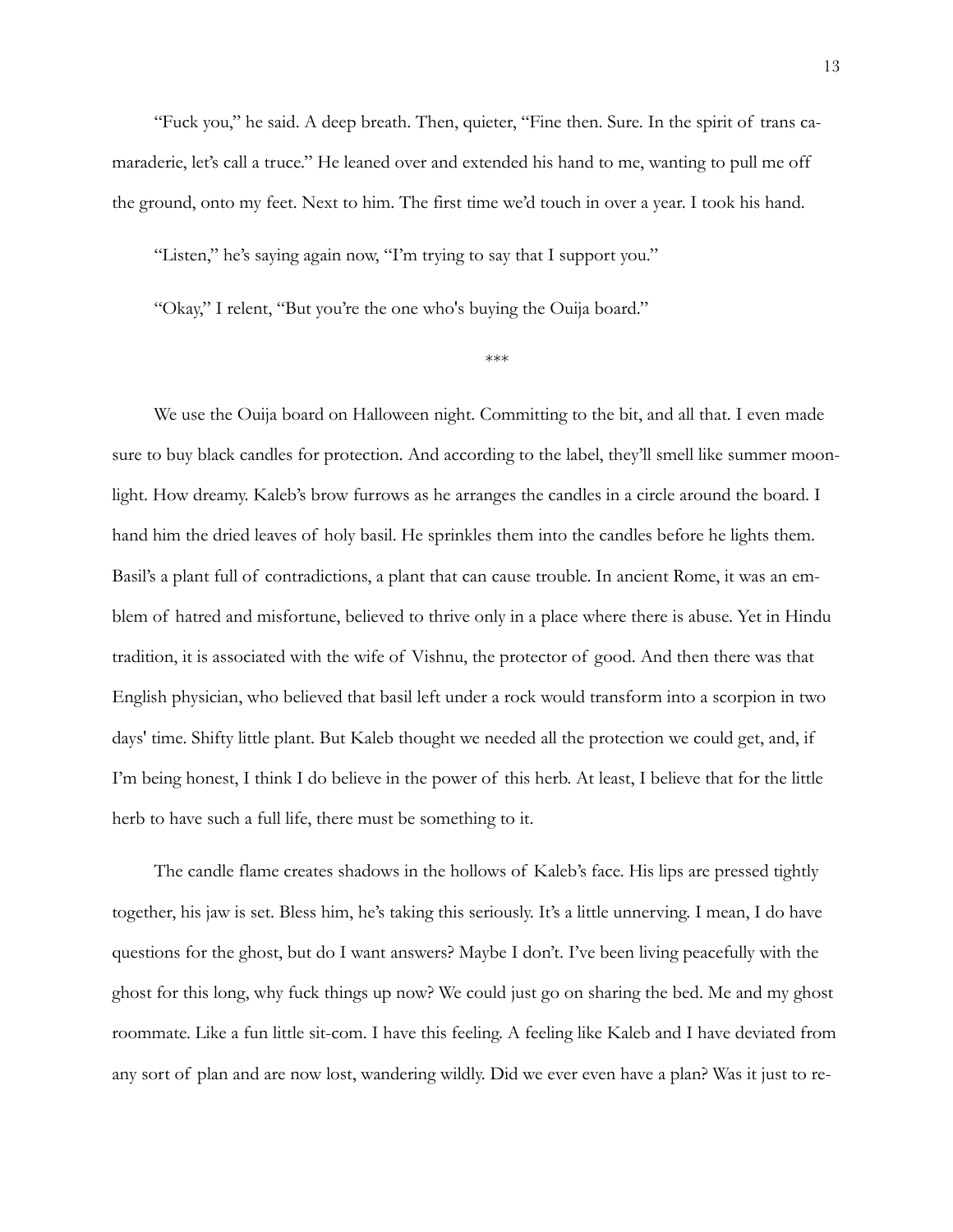lease a ghost and see what would happen? Well, now we know. We know what happens. What more do we need to know?

"Are you ready?" Kaleb asks.

"Yes," I say.

\*\*\*

How to make the most out of your Ouija board experience, according to *Ouija: A Step by Step Guide:*

1. DO find prayers online to invite benevolent spirits into your space.

I'm not about to make Kaleb research prayers online. I'll make a general wish for safety and protection. Cast it out to the universe. It might be listening.

2. DO pick a leader in the group to ask the questions.

Since it's technically my ghost, we decide that this'll be up to me.

3. DO pick someone to write down what the spirit says on a piece of paper so you can keep track of the phrases.

Kaleb.

4. DON'T play with a Ouija board in your own house.

We're playing with it in my house, in my bedroom.

5. DON'T play with a Ouija board in a graveyard.

Oh, we won't.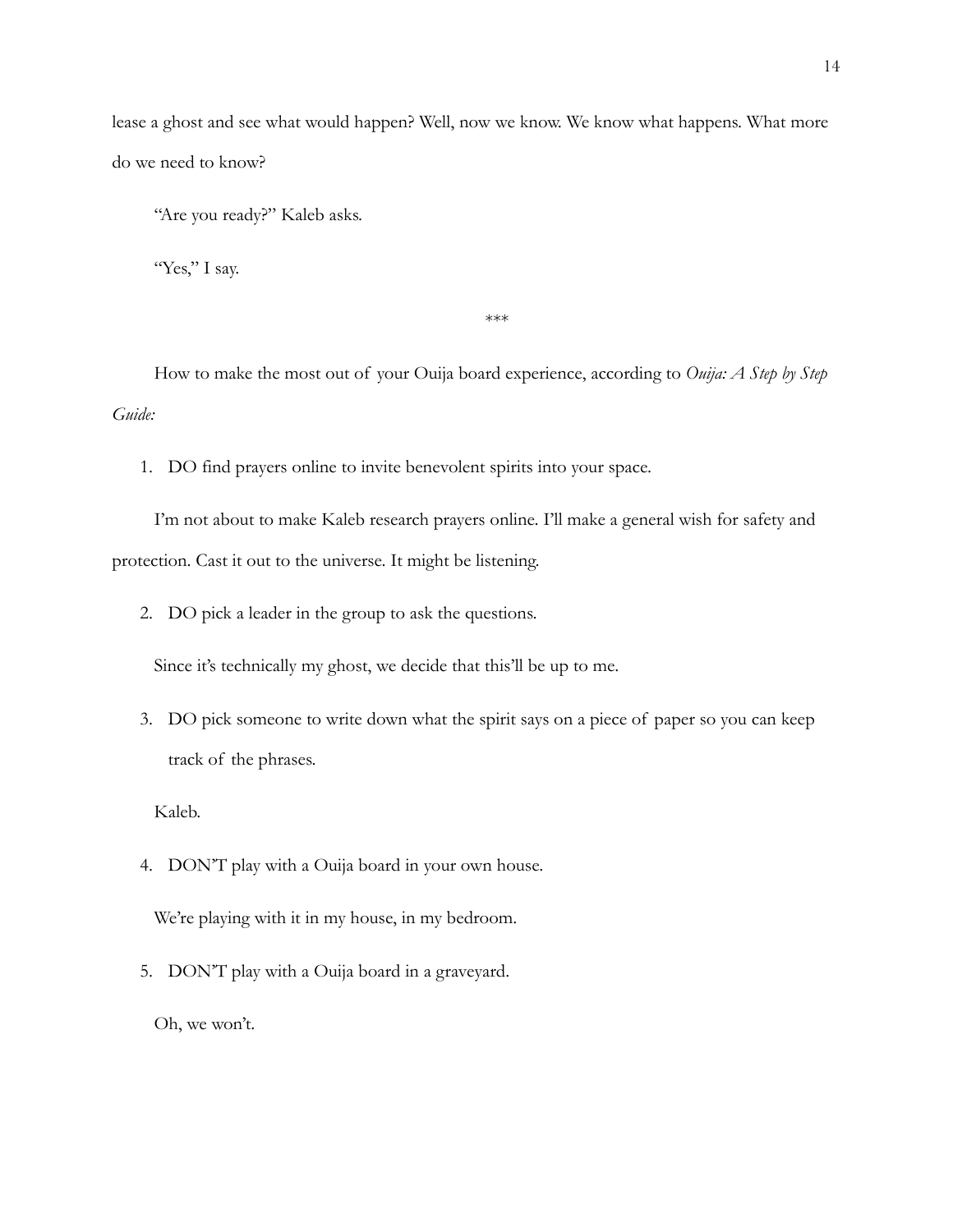6. You're ready to begin. Perform the ritual of lighting the candles and setting up the board and turning out the lights.

Kaleb looks beautiful by candlelight.

7. Read the prayers.

*Please keep us safe.*

8. Place your fingers on the planchet, one finger per person.

We place our fingertips on the planchet lightly. Just the whisper of them.

9. Push the planchet in a circle around the board and let it rest in the center.

We push.

10. First question: "Is there anyone with us tonight?" Wait for an answer.

\*\*\*

We are left sitting alone in a bedroom that smells of summer moonlight, which apparently smells just like strong laundry detergent. Who knew. We stare at our fingers atop the planchet, holding our breath. Waiting for an answer. In the silence, my mind carries me elsewhere. I watch the rise and fall of Kaleb's chest. I think of the first time he let me take his shirt off, how I ran my fingers over him with the same softness I now use over the planchet. As if he, too, was something sacred. As if just by touching him, I could find some meaning, an answer.

"Can I take this off? Is that okay?" I asked then, my fingers barely lifting the hem of his shirt. He thought for a moment.

"Yes," he breathed.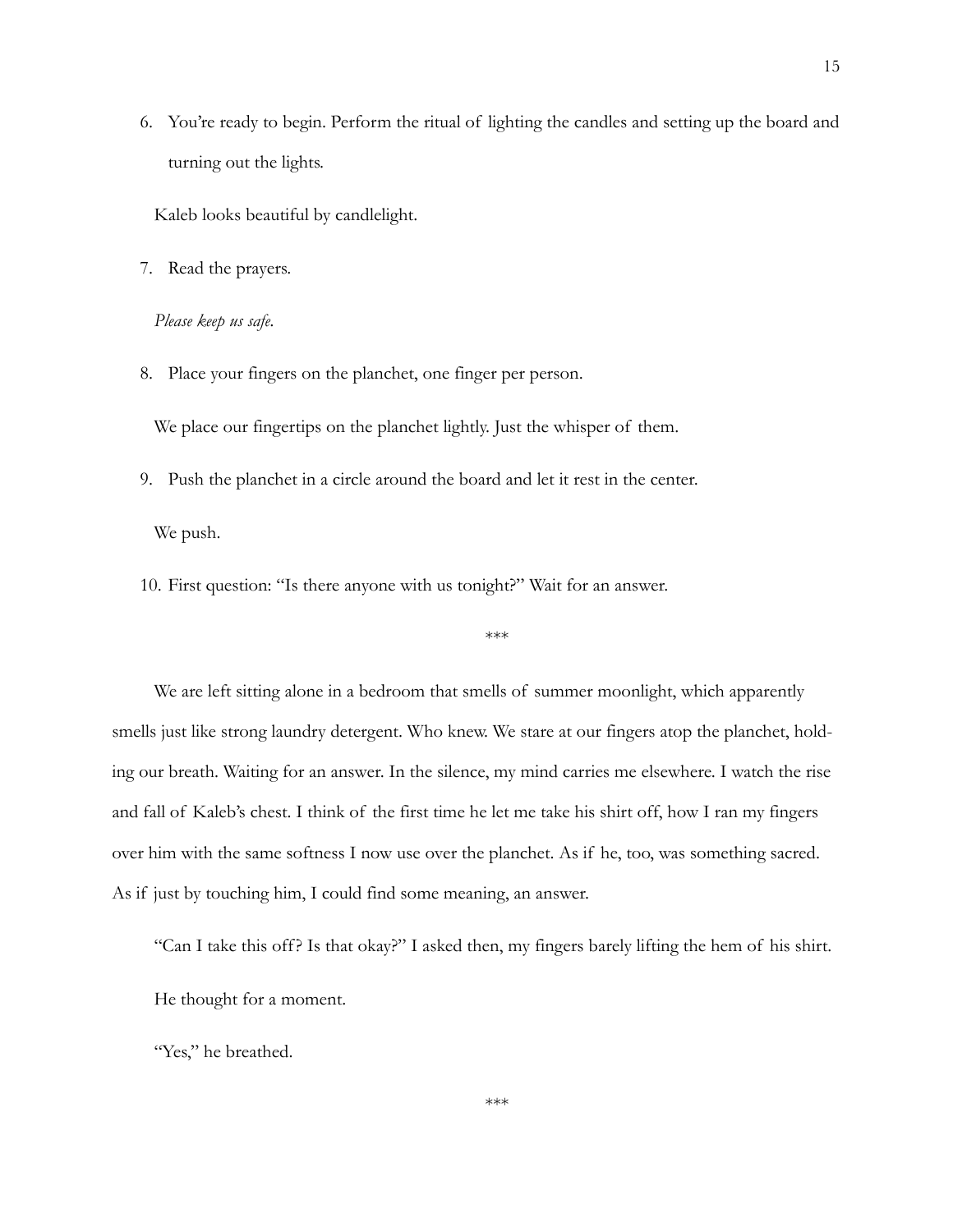The planchette won't move and eventually we grow tired of waiting. Neither of us moves to turn on the light. We sit on either side of the board, candlelight dancing shadows across our faces. He lifts his fingers to my face, running them over my jaw, before placing his palm over my cheek.

"I'm sorry," he whispers.

We blow out the candles, turn on the light, collapse beside one another on the bed.

"What the fuck are we even doing?" I ask.

"I don't know, Jace."

"We never know what the fuck we're doing,"

He places his hand on my thigh.

The first time we kissed, I'd just fallen off a skateboard. I remember having the feeling that Kaleb had asked to kiss me on accident. As if the question was just a thought he'd breathed to life without realizing. He had just finished laughing at me and was kneeling down beside me on the pavement. Lifting my elbow with a care I'd never before associated with him, he examined the red, scraped skin, frowning. I wasn't sure I'd heard him correctly. I waited for a moment. He didn't look up until I said yes. Then, he lifted my arm over his shoulder, weaving me around him, and kissed me. I remember thinking that it didn't make any sense. We hated each other. Then, thinking that it all made perfect sense. Thinking that if the fighting felt good, this felt even better. Thinking that this was kind of like the fighting, that the fighting was kind of like this. Then, thinking about nothing else but the sharp taste of his peppermint Chapstick.

"We never know what the fuck we're doing," Kaleb agrees.